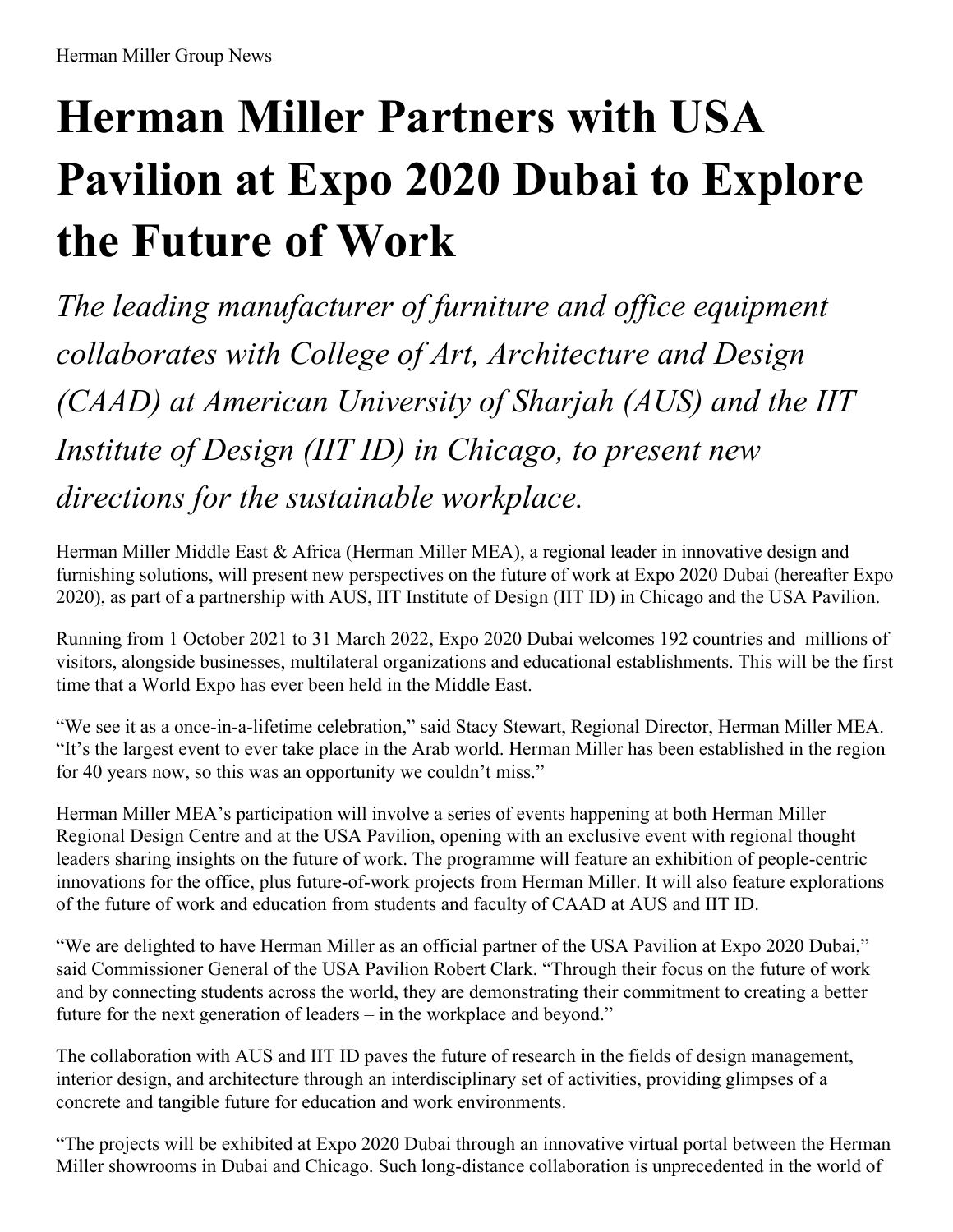design education. We hope it will lead to some amazing ideas and insights for design and innovation in both regions," said Dr. Anijo Punnen Mathew, Associate Professor at IIT ID.

"It is only through collaborative efforts that we can envision the future of work and education. We all have faced challenges in these areas, and I cannot think of a better partner than Herman Miller to launch this initiative between two hubs of creativity worldwide: IIT in Chicago and AUS in Sharjah. A dialogue between two academic institutions and linking it to the professional world", added Juan Roldan, Associate Professor, College of Architecture, Art and Design at American University of Sharjah.

For more on Herman Miller MEA events at Expo 2020, please follow our social media channels. [Instagram](https://www.instagram.com/hermanmillermea/) [Facebook](https://www.facebook.com/hermanmiller.mea) [LinkedIn](https://www.linkedin.com/showcase/herman-miller-mea)

For more on the USA Pavilion, please visit [www.usapavilion.org](http://www.usapavilion.org/)

For more on Expo 2020 Dubai, please visit [www.expo2020dubai.com/](http://www.expo2020dubai.com/)

# **About Herman Miller**

Herman Miller is a globally recognised leader in design. Since its inception in 1905, the company's innovative, problem-solving designs and furnishings have inspired the best in people. Herman Miller is guided by an enduring legacy of design, innovation, and social good. In 2021, Herman Miller and Knoll created MillerKnoll, a collective of dynamic brands that comes together to design the world we live in.

## **About MillerKnoll**

MillerKnoll is a collective of dynamic brands that comes together to design the world we live in. MillerKnoll includes Herman Miller and Knoll, plus Colebrook Bosson Saunders, DatesWeiser, Design Within Reach, Edelman Leather, Fully, Geiger, HAY, Holly Hunt, KnollExtra, KnollStudio, KnollTextiles, Maars Living Walls, Maharam, Muuto, naughtone, and Spinneybeck|FilzFelt. MillerKnoll is an unparalleled platform that redefines modern for the 21st century by building a more sustainable, equitable, and beautiful future for everyone.

#### **About IIT Institute of Design**

IIT Institute of Design (ID) builds responsible, cooperative, intelligent futures. Founded by László Moholy-Nagy as The New Bauhaus in 1937, ID is known for pioneering human-centered design and systems design. With the only design school in the US devoted completely to graduate students, ID offers an expansive approach to design education for the 21st century and beyond.

#### **About American University of Sharjah**

American University of Sharjah (AUS) was founded in 1997 by His Highness Sheikh Dr. Sultan Bin Muhammad Al Qasimi, Member of the Supreme Council of the United Arab Emirates and Ruler of Sharjah. Sheikh Sultan articulated his vision of a distinctive institution against the backdrop of Islamic history and in the context of the aspirations and needs of contemporary society in the UAE and the Gulf region.

Firmly grounded in principles of meritocracy and with a strong reputation for academic excellence, AUS has come to represent the very best in teaching and research, accredited internationally and recognised by employers the world over for creating graduates equipped with the knowledge, skills and drive to lead in the 21st century.

AUS values learners not driven only by academic success, but by those that embrace our dynamic campus life and embody our ideals of openness, tolerance and respect. This combination of academic excellence and